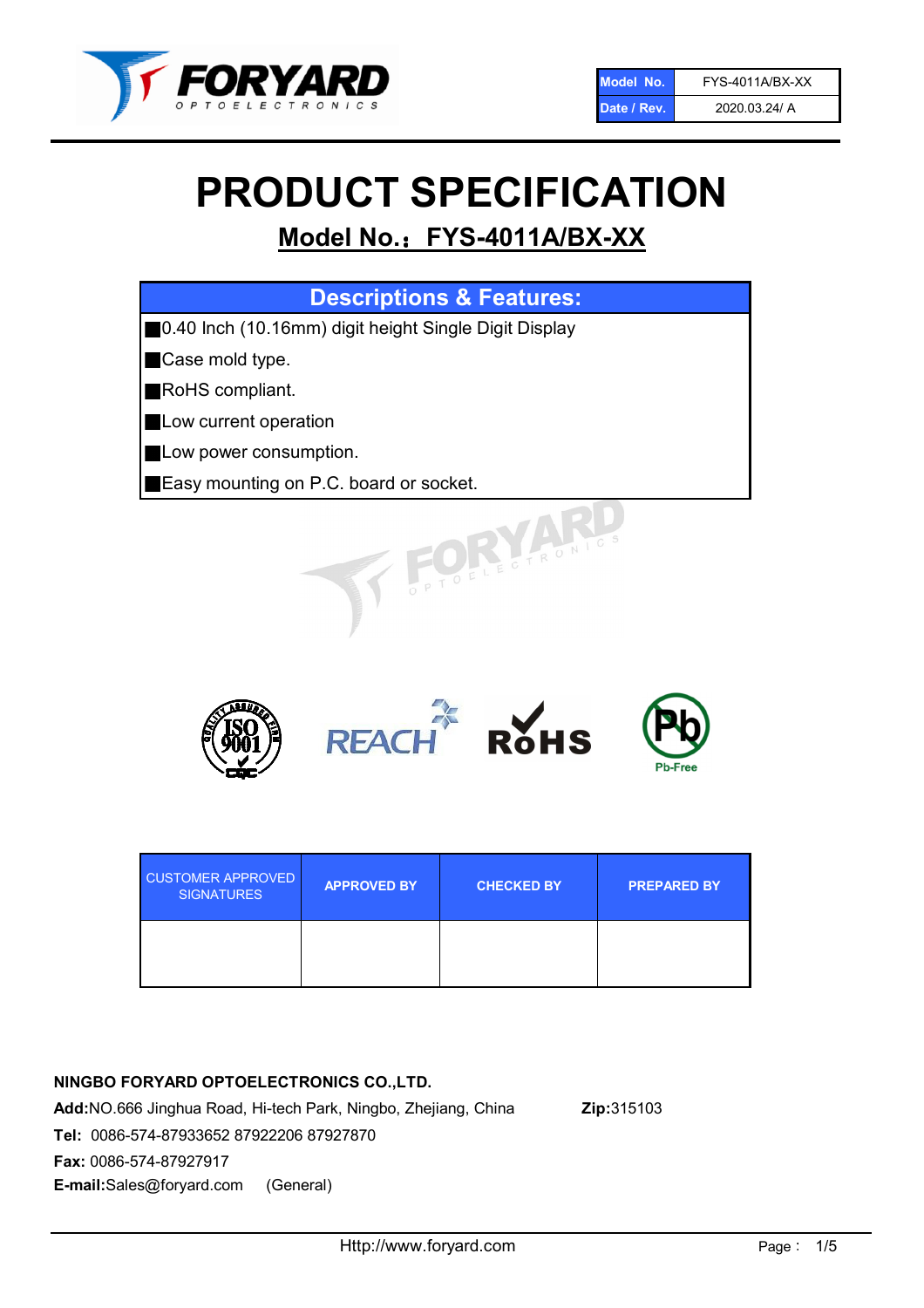

| Model No.   | FYS-4011A/BX-XX |
|-------------|-----------------|
| Date / Rev. | 2020.03.24/ A   |

#### Model No.: FYS-4011A/BX-XX

#### ■ -XX: REF Surface / Epoxy color

| Color<br><b>Number</b>      |                        |                            |               |                |
|-----------------------------|------------------------|----------------------------|---------------|----------------|
| REF Surface Color   O White |                        | $\circ$ Black $\circ$ Gray | $\circ$ Red   | Green          |
| Epoxy Color                 | $\bigcirc$ Water Clear | $\circ$ White $\circ$ Red  | $\circ$ Green | $\circ$ Yellow |

#### ■ Mechanical Dimensions



Notes:

- 1. All pins are Φ0.45[.019]mm
- 2. Dimension in millimeter [inch], tolerance is ±0.25 [.010] and angle is ±1° unless otherwise noted.
- 3. Bending≤Length\*1%.
- 4.The specifications,characteristics and technical data described in the datasheet are subject to change without prior notice.
- 5.The drawing is different from the actual one, please refer to the sample.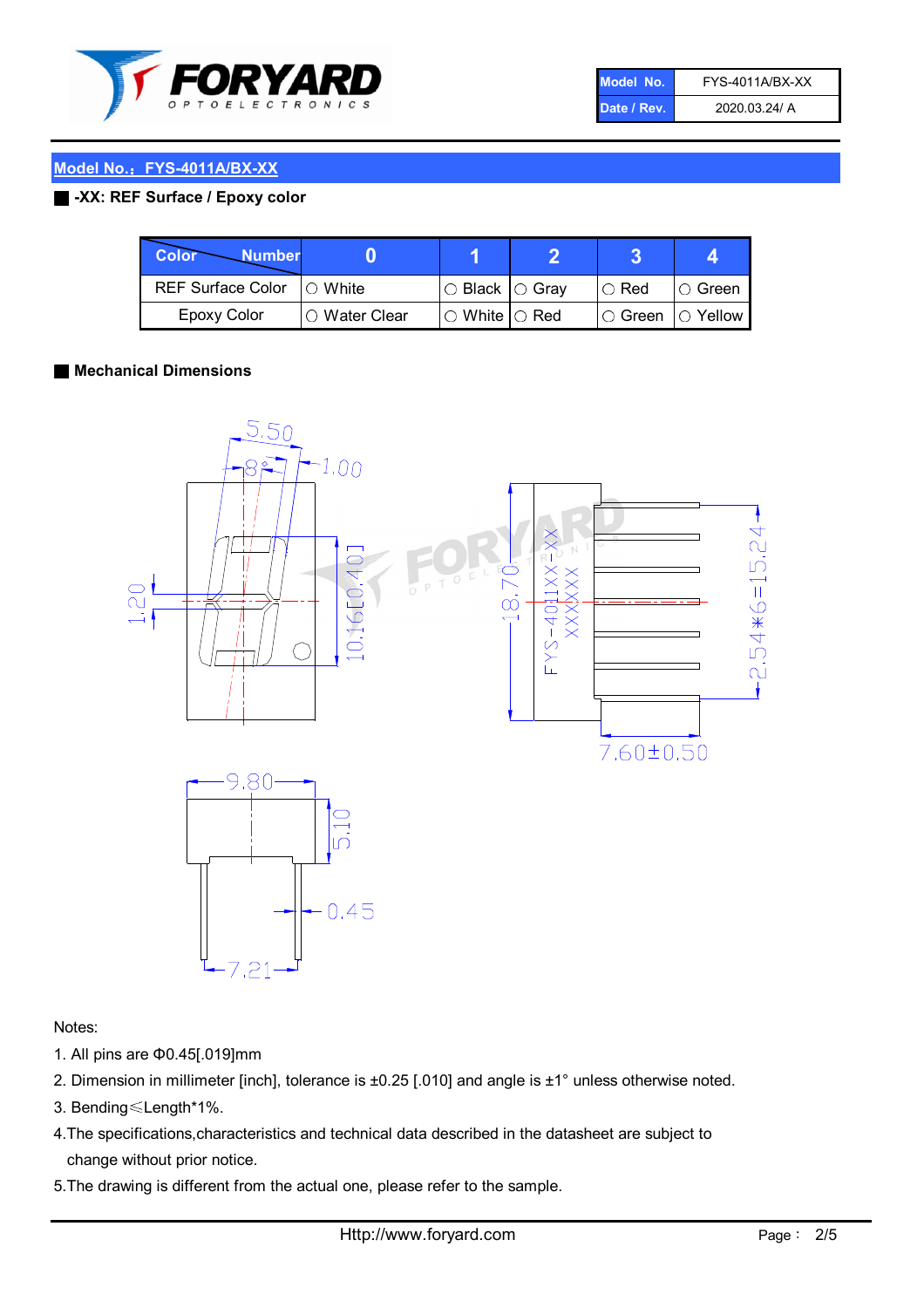

| Model No.   | FYS-4011A/BX-XX |
|-------------|-----------------|
| Date / Rev. | 2020.03.24/ A   |

## Model No.: FYS-4011A/BX-XX

# ■ All Light On Segments Feature & Pin Position

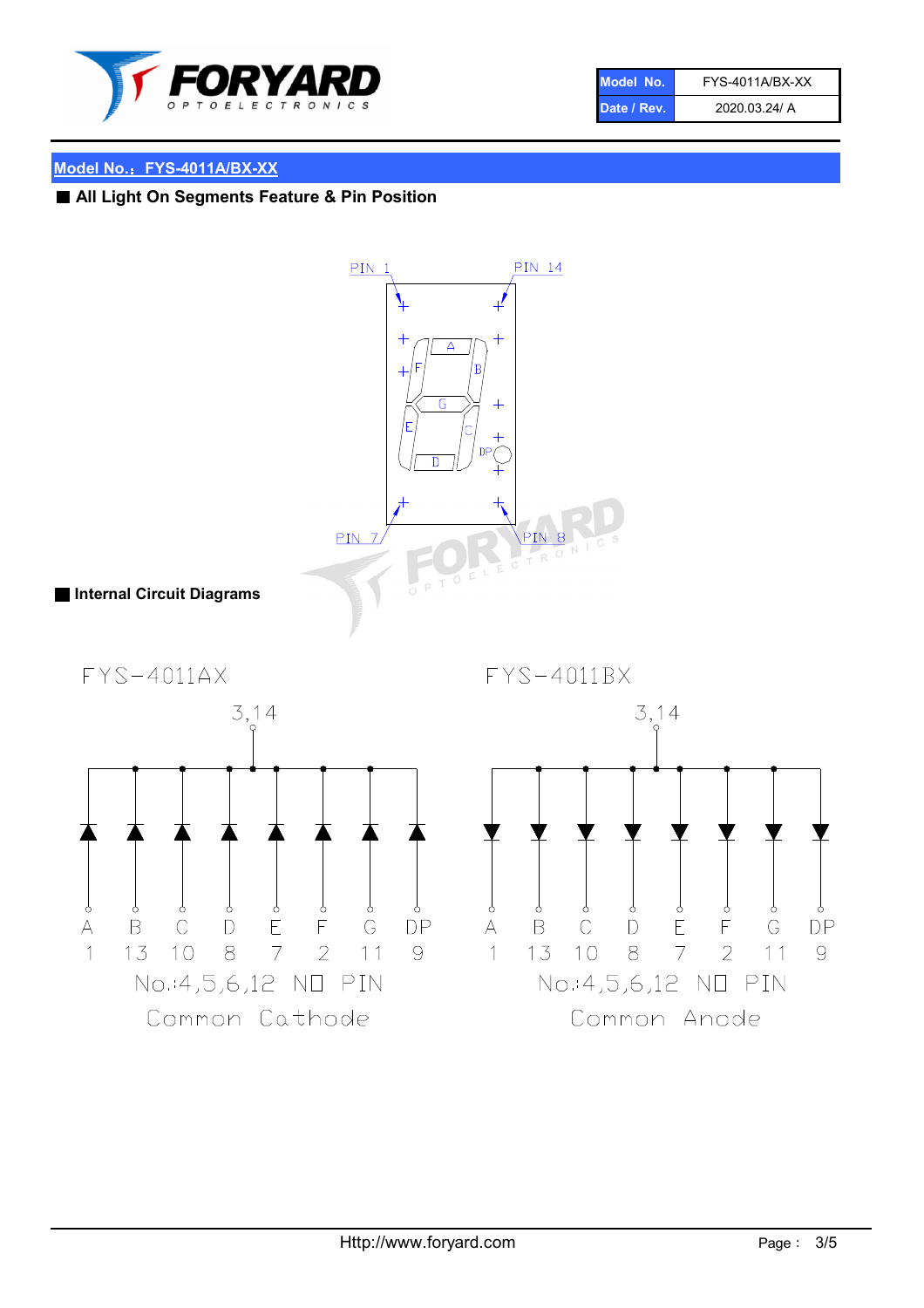

| Model No.   | FYS-4011A/BX-XX |
|-------------|-----------------|
| Date / Rev. | 2020.03.24/ A   |

(Ta=25℃)

#### Model No.: FYS-4011A/BX-XX

#### Absolute maximum ratings

| solute maximum ratings       |               |                       | (Ta=25℃)     |            |             |
|------------------------------|---------------|-----------------------|--------------|------------|-------------|
| <b>Parameter</b>             | <b>Symbol</b> | <b>Test Condition</b> | <b>Value</b> |            |             |
|                              |               |                       | <b>Min</b>   | <b>Max</b> | <b>Unit</b> |
| Reverse Voltage              | VR            | $IR = 30$             | 5            |            | V           |
| <b>Forward Current</b>       | ΙF            |                       |              | 30         | mA          |
| Power Dissipation            | Pd            |                       |              | 100        | mW          |
| <b>Pulse Current</b>         | Ipeak         | Duty=0.1mS,1KHz       |              | 150        | mA          |
| <b>Operating Temperature</b> | Topr          |                       | $-40$        | $+85$      | °C          |
| Storage Temperature          | Tstr          |                       | $-40$        | $+85$      | °C          |

#### ■ Electrical-Optical Characteristics

#### ● Color Code & Chip Characteristics:(Test Condition:IF=10mA)

Typ Max S | Hi $\textsf{Red}$  | AlGaInP | 660nm LE 20nm | 2.00 | 2.50 D | Super Red | AIGaAs/DH | 650nm | 20nm | 2.00 | 2.50 E | Orange | GaAsP | 625nm | 35nm | 2.00 | 2.50 A | Amber | GaAsP | 610nm | 35nm | 2.00 | 2.50 Y | Yellow | GaAsP | 590nm | 35nm | 2.00 | 2.50 G Yellow Green AIGaInP | 570nm | 10nm | 2.00 | 2.50 3.00 3.80 3.00 3.80 W | White | InGaN/GaN | X=0.29,Y=0.30 |CCT:9500K| 3.00 | 3.80 UHR Ultra Hi Red | AlGaInP | 640nm | 20nm | 2.00 | 2.50 UR | Ultra Red | AlGaInP | 635nm | 20nm | 2.00 | 2.50 UE Ultra Orange | AIGaInP | 625nm | 20nm | 2.00 | 2.50 UA Ultra Amber | AIGaInP | 610nm | 20nm | 2.00 | 2.50  $UV$  Ultra Yellow  $\vert$  AlGaInP  $\vert$  590nm  $\vert$  20nm  $\vert$  2.00  $\vert$  2.50  $\text{UG}$  Ultra Yellow Green | AIGaInP | 570nm | 30nm | 2.00 | 2.50 PG Pure Green | InGaN | 520nm | 36nm | 3.00 | 3.80 30nm 3.00 3.80 30nm 3.00 3.80 UW |Ultra White | InGaN/GaN | X=0.29,Y=0.30 |CCT:9500K| 3.00 | 3.80 10~20 Standard brightness Forward Voltage(VF) Unit:V 15~30 10~20 10~20 625nm GaAsP 590nm **Emitting Color Dice Material** 10~21 610nm Luminous **Intensity** (Iv) Unit:mcd AlGainP 660nm GaAsP GaAsP AlGaAs/DH **Spectral** Line halfwidth (∆λ1/2) Peak Wave Length $(\lambda_{\rm P})$ UB 460nm 635nm AlGaInP AlGaInP AlGaInP InGaN/GaN AlGaInP | 570nm | 10nm | 2.00 | 2.50 | 10~20 30~105 30~135 460nm 520nm Ultra brightness **AlGaInP** AlGaInP 60nm AlGaInP 640nm Segment-to-Segment Luminous Intensity ratio(Iv-M) 1.5:1 610nm 9~20(mw) 350~450 470nm 120~180 120~180 Ultra Blue InGaN/GaN InGaN/GaN 9~20(mw) 20~50 280~600 570nm | 30nm | 2.00 | 2.50 | 20~60 470nm 590nm InGaN/GaN B Blue I InGaN 40~85 60~120~180 40~70

#### Note:

1.Luminous Intensity is based on the Foryard standards.

2.Pay attention about static for InGaN